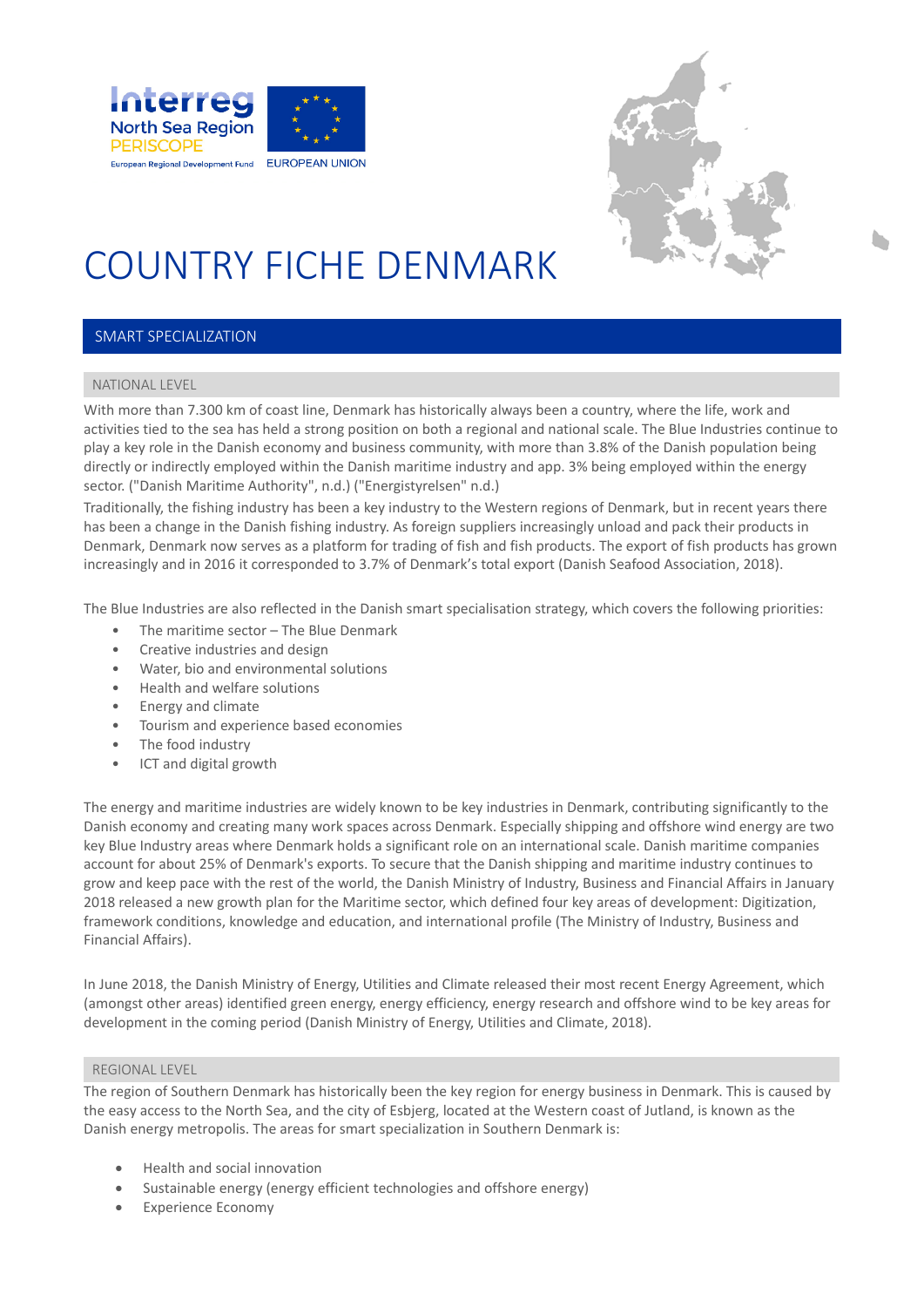Offshoreenergy.dk is the national cluster organization and innovation network for the Danish offshore energy sector, and from January 1<sup>st</sup> 2019 Offshoreenergy.dk will transform into Energy Innovation Cluster, backed up by the Danish energy industry, the Danish Wind Energy Association and Oil Gas Denmark, and all innovation activities related to oil and gas, offshore wind and onshore wind will be collected in the new organization. This is in line with the national policy to simplify processes and cluster the innovation and development activities for all industries in national innovation networks and not in regional clusters and hubs. Energy Innovation Cluster will have it's main office in Esbjerg, and satellite offices in Silkeborg (Central Denmark Region), Aalborg (Northern Region of Denmark) and Copenhagen (Capital Region of Denmark)

#### INTELLECTUAL PROPERTY RIGHTS (IPR), REGULATIONS AND STANDARDS SUPPORT

| <b>IPR</b>                                                                    |                       |                      |              |
|-------------------------------------------------------------------------------|-----------------------|----------------------|--------------|
| Local IPR ambassador                                                          | Website               | Telephone number     | Email        |
| Patent- og Varemærkestyrelsen (Danish<br>Patent and Trademark Office - DKPTO) | http://www.dkpto.org/ | $(+ 45)$ 43 50 80 00 | pys@dkpto.dk |

DKPTO is the national office for all activities related to patents and IPR. Aside from the public entity, a number of private service providers are also offering guidance and plans for IPR and patent activities:

| PRIVATE SERVICE PROVIDERS ON IPR |                                   |                            |                            |
|----------------------------------|-----------------------------------|----------------------------|----------------------------|
| Service provider                 | Website                           | <b>Telephone</b><br>number | Email                      |
| Opfind.nu                        | https://opfind.nu                 | +45 72 20 27 50            |                            |
| Styrk din ide                    | www.dkpto.org                     | +45 43 50 80 00            | pvs@dkpto.dk               |
| Otello                           | https://otello.dk                 | +45 70 22 88 68            |                            |
| Copenhagen Patents               | https://www.copenhagenpatents.com | +45 3324 0080              | copa@copenhagenpatents.com |
| Patentgruppen                    | https://www.patentgruppen.dk      | +45 8619 2000              | patent@patentgruppen.com   |
| Nordic Patent Service            | www.nordic-patent.dk              | +45 70 20 23 31            | info@nordic-patent.dk      |
| Patrade                          | http://www.patrade.dk             | +45 70203770               | info@patrade.dk            |
| Høiberg                          | https://hoiberg.com               | +45 33 32 03 37            | hoiberg@hoiberg.com        |
| Awa                              | https://www.awa.com               | +45 43 99 55 11            | dk@awa.com                 |
| Plougmann Vingtoft               | https://www.pv.dk/                | +45 87 32 18 00            | pv@pv.eu                   |
| Tropa                            | http://tropa.dk/                  | +45 20 18 05 05            | info@tropa.dk              |

#### MARITIME SPATIAL PLANNING

Denmark does not yet have a comprehensive spatial plan for its sea areas. However, a range of sectoral plans exist (e.g. energy infrastructure, fisheries, nature protection, etc), and these will comprise key input to the coming maritime spatial plan. The coming spatial plan will apply to the marine internal waters, territorial sea and the EEZ. (European MSP platform, 2018)

| REGULATIONS AND STANDARDS SUPPORT |                                                                        |  |
|-----------------------------------|------------------------------------------------------------------------|--|
| <b>AGENCIES</b>                   |                                                                        |  |
| Name of agency                    | DNV GL Denmark                                                         |  |
| Link to website                   | https://www.dnvgl.dk/                                                  |  |
| Telephone number                  | Esbjerg office: (+45) 79 12 86 00 Copenhagen office: (+45) 39 45 48 00 |  |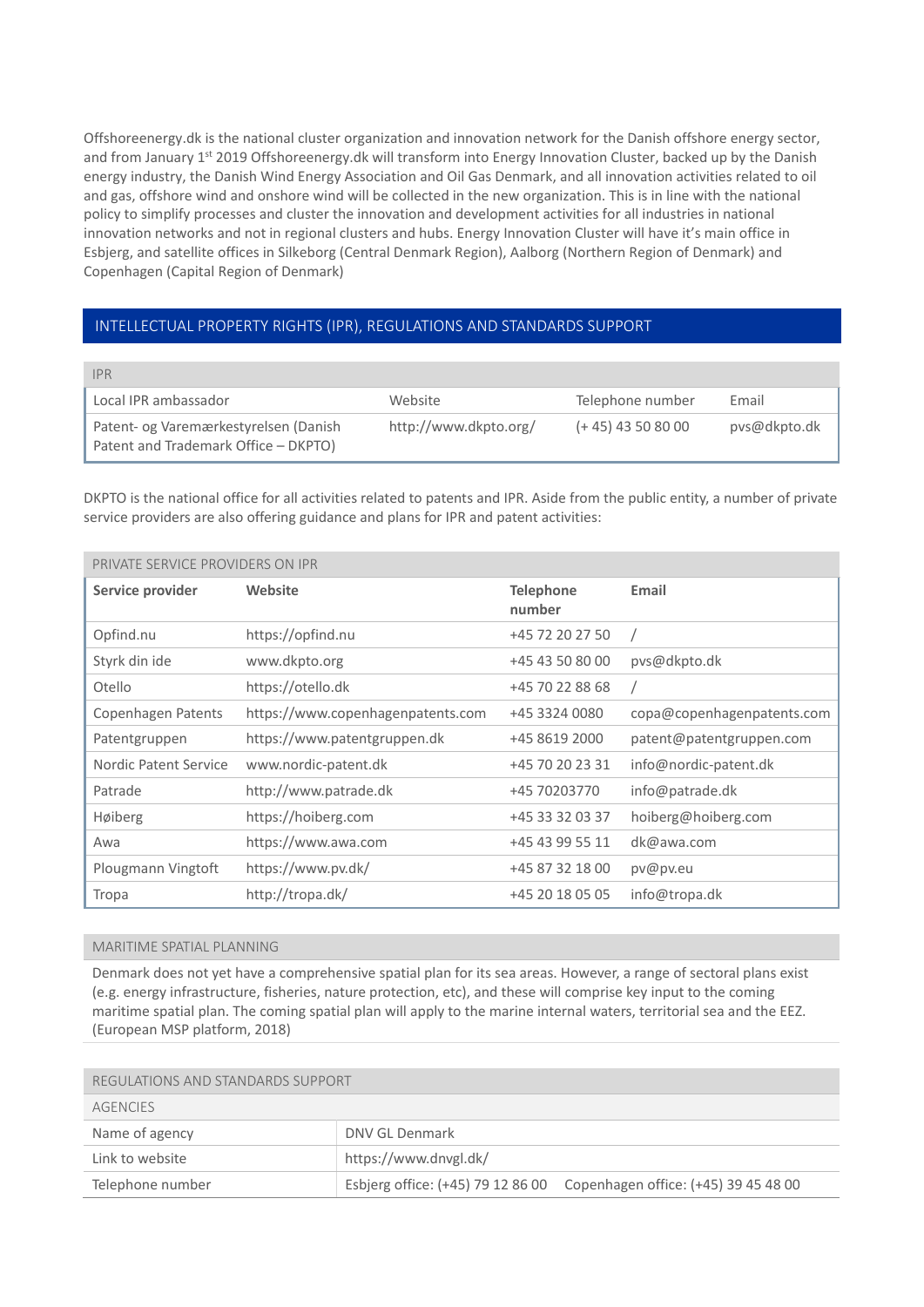| Name agency      | <b>Bureau Veritas</b>     |
|------------------|---------------------------|
| Link to website  | www.bureauveritas.dk      |
| Telephone number | $(+45)$ 77 31 10 00       |
| Name agency      | Danish Energy Agency      |
| Link to website  | www.ens.dk/en             |
| Telephone number | +45 33 92 67 00           |
| Name agency      | Danish Maritime Authority |
| Link to website  | www.dma.dk                |
| Telephone number | +45 72 19 60 00           |

#### CROSS BORDER FINANCIAL INSTRUMENTS

| TYPE OF FINANCIAL INSTRUMENT        | <b>GRANT</b>                                                                                                                                                                                                                                                                                                                                                                           |
|-------------------------------------|----------------------------------------------------------------------------------------------------------------------------------------------------------------------------------------------------------------------------------------------------------------------------------------------------------------------------------------------------------------------------------------|
| NAME FINANCIAL INSTRUMENT           | Horizon 2020 Transportation/Energy/Environment                                                                                                                                                                                                                                                                                                                                         |
| <b>DESCRIPTION</b>                  | With support from Horizon 2020 Energy organizations will be able to conduct<br>international research projects in support of EU policies for transportation,<br>energy and environment. Funding may be awarded to research, development<br>and demonstration projects. The grant amount is 1-5 M $\epsilon$                                                                            |
| <b>TRANSNATIONAL DIMENSION</b>      | EU grant for international projects                                                                                                                                                                                                                                                                                                                                                    |
| <b>TYPE OF FINANCIAL INSTRUMENT</b> | <b>GRANT</b>                                                                                                                                                                                                                                                                                                                                                                           |
| NAME FINANCIAL INSTRUMENT           | <b>SME Instrument</b>                                                                                                                                                                                                                                                                                                                                                                  |
| <b>DESCRIPTION</b>                  | The SME instrument offers excellent opportunities for SMEs to conduct R&D<br>projects - alone or with partners. Grant amount 0.5-2.5 M €                                                                                                                                                                                                                                               |
| <b>TRANSNATIONAL DIMENSION</b>      | Applicants may come from across the EU                                                                                                                                                                                                                                                                                                                                                 |
| TYPE OF FINANCIAL INSTRUMENT        | <b>GRANT</b>                                                                                                                                                                                                                                                                                                                                                                           |
| NAME FINANCIAL INSTRUMENT           | <b>Eurostars</b>                                                                                                                                                                                                                                                                                                                                                                       |
| <b>DESCRIPTION</b>                  | With support from Eurostars companies can conduct international high-tech<br>and knowledge intensive R&D projects with large market potential. Funding is<br>offered for projects within all areas of technology. The coordinating entity must<br>be an SME, which spends a minimum of 10% of turnover or personnel on R&D<br>activities. Grant amount 0.3-1.3 M €                     |
| <b>TRANSNATIONAL DIMENSION</b>      | Eu grant for international projects                                                                                                                                                                                                                                                                                                                                                    |
| TYPE OF FINANCIAL INSTRUMENT        | <b>GRANT</b>                                                                                                                                                                                                                                                                                                                                                                           |
| NAME FINANCIAL INSTRUMENT           | <b>Nordic Innovation</b>                                                                                                                                                                                                                                                                                                                                                               |
| <b>DESCRIPTION</b>                  | Nordic Innovation was established in order to help make Nordic businesses<br>competitive and innovative. Nordic Innovations aims to generate increased<br>value creation through cross-border co-operation. The goal to create<br>partnerships between leading Nordic public and private sector institutions in<br>the fields of trade and innovation. Grant amount 0.3-2 M $\epsilon$ |
| <b>TRANSNATIONAL DIMENSION</b>      | Grant available to applicants from Nordic countries; focus on cross-border<br>projects                                                                                                                                                                                                                                                                                                 |
| TYPE OF FINANCIAL INSTRUMENT        | <b>GRANT</b>                                                                                                                                                                                                                                                                                                                                                                           |
| NAME FINANCIAL INSTRUMENT           | <b>EUDP</b>                                                                                                                                                                                                                                                                                                                                                                            |
| <b>DESCRIPTION</b>                  | With support from the energy technological development and demonstration<br>program (EUDP), you will be able to conduct projects with experimental<br>development and testing of a technology, system or method under reality-like<br>conditions and thereafter introducing it to market. EUDP offers funding for the                                                                  |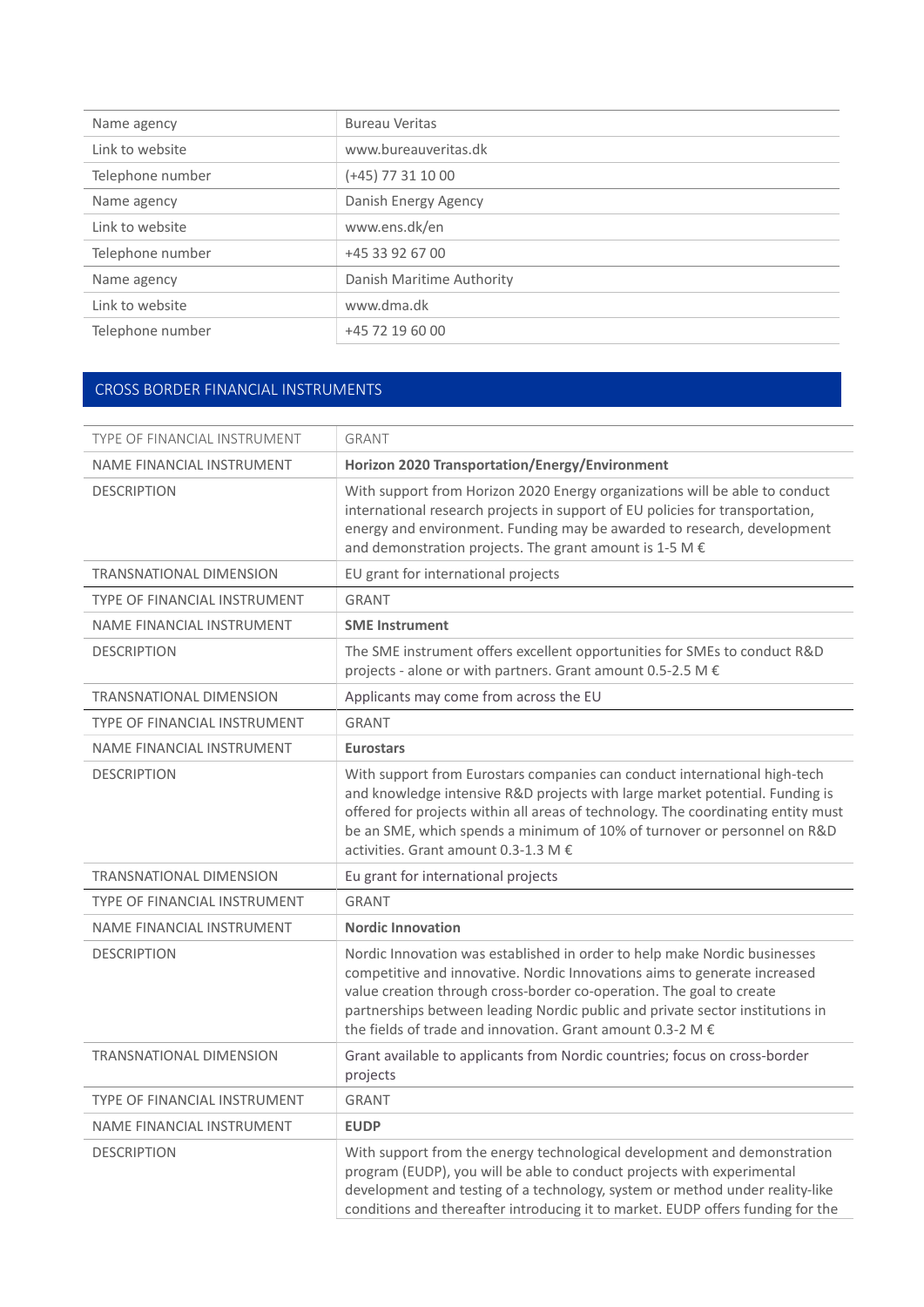|                                     | development and/or demonstration of all types of energy technology<br>contributing to the goals of the energy policy including: Wind Power, heating,<br>energy efficiency, bioenergy, smart energy and system integration, and oil and<br>gas.                                                                                                                                                                                       |
|-------------------------------------|--------------------------------------------------------------------------------------------------------------------------------------------------------------------------------------------------------------------------------------------------------------------------------------------------------------------------------------------------------------------------------------------------------------------------------------|
| <b>TRANSNATIONAL DIMENSION</b>      | Lead partner must be based in Denmark but other partner may be based<br>outside Denmark                                                                                                                                                                                                                                                                                                                                              |
| <b>TYPE OF FINANCIAL INSTRUMENT</b> | <b>GRANT</b>                                                                                                                                                                                                                                                                                                                                                                                                                         |
| NAME FINANCIAL INSTRUMENT           | <b>MUDP</b>                                                                                                                                                                                                                                                                                                                                                                                                                          |
| <b>DESCRIPTION</b>                  | The Environmental Technology Development Program (MUDP) supports the<br>development of technologies, processes and/or services within environmental<br>technology. MUDP supports projects within eight primary areas: Water, climate<br>adjustment, circular economy and the reuse of resources in waste, cleaner air,<br>less noise, fewer problematic chemicals, industrial environmental efforts, and<br>ecological construction. |
| <b>TRANSNATIONAL DIMENSION</b>      | Open for applications for projects inside and outside of Denmark                                                                                                                                                                                                                                                                                                                                                                     |
| <b>TYPE OF FINANCIAL INSTRUMENT</b> | <b>GRANT</b>                                                                                                                                                                                                                                                                                                                                                                                                                         |
| NAME FINANCIAL INSTRUMENT           | <b>Danish Maritime Fund</b>                                                                                                                                                                                                                                                                                                                                                                                                          |
| <b>DESCRIPTION</b>                  | The purpose of The Maritime Fund is to strengthen and develop the shipping<br>and ship building industries with the aim of creating new jobs and<br>strengthening the companies in the industry.                                                                                                                                                                                                                                     |
| <b>TRANSNATIONAL DIMENSION</b>      | Focus on the Danish maritime sector; projects should support job creating in<br>Denmark                                                                                                                                                                                                                                                                                                                                              |

#### COMMENTS AND EXPERIENCE

A number of financial instruments are available to companies in Denmark; some instruments are also available for companies outside Denmark. At www.techfunding.eu applicants can be guided on whether their projects is suitable for a given funding instrument.

#### SME‐ORIENTED INCUBATOR SUPPORT



| NAME               | Innofounder                                                                                                                                                                                                                                                                                                                                                                                                                                                                                                                                                                                                                                                                                                                                                                                                                                                                            |
|--------------------|----------------------------------------------------------------------------------------------------------------------------------------------------------------------------------------------------------------------------------------------------------------------------------------------------------------------------------------------------------------------------------------------------------------------------------------------------------------------------------------------------------------------------------------------------------------------------------------------------------------------------------------------------------------------------------------------------------------------------------------------------------------------------------------------------------------------------------------------------------------------------------------|
| <b>MAIN TOPICS</b> | Hosted by the Innovation Fund Denmark, InnoFounder is a one-year incubator<br>program with advising and funding for new graduates with an innovative and<br>scalable business idea. The InnoFounder incubator is targeting very recent<br>graduates or to-be graduates from Danish higher education institutions. Application<br>deadline multiple times a year; for 2018: November 6th. Besides guidance and<br>funding for 12 months, InnoFounders receives monthly and specials grants, access<br>to co-working spaces, a mentor, access to workshops and communities.<br>Innovation Fund Denmark works within 6 areas of interest: 1) Bioresources, food<br>and lifestyle; 2) Trade, service and society; 3) Energy, environment and climate; 4)<br>Production, materials, digitization and IKT; 5) Infra structure, transport and<br>construction; 6) Biotech, medico and health. |
| <b>ADRESS</b>      | ØSTERGADE 26 A, 4. SAL<br>1100 KØBENHAVN K                                                                                                                                                                                                                                                                                                                                                                                                                                                                                                                                                                                                                                                                                                                                                                                                                                             |
| WEBSITE            | https://innofounder.dk/                                                                                                                                                                                                                                                                                                                                                                                                                                                                                                                                                                                                                                                                                                                                                                                                                                                                |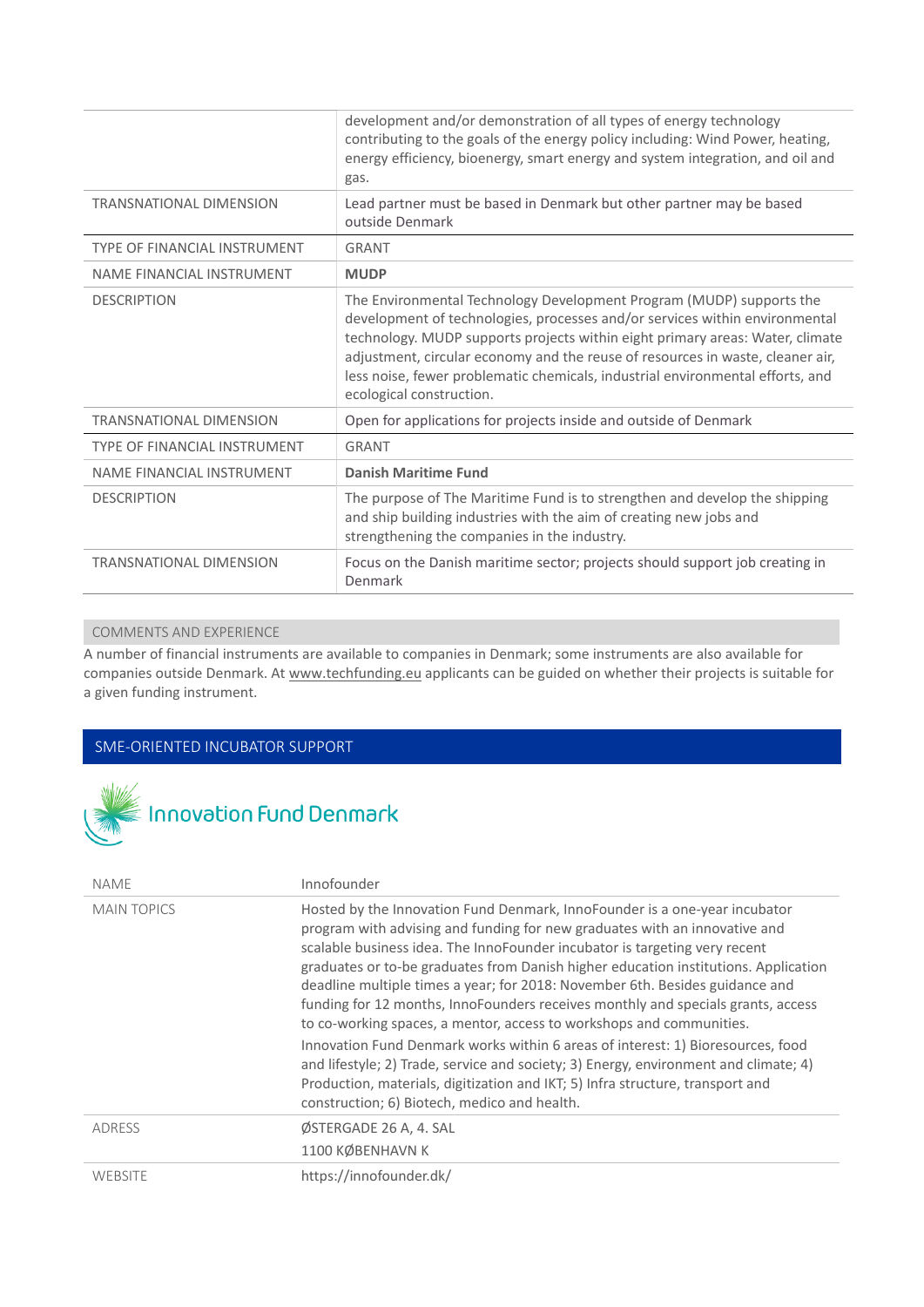

| NAME               | <b>Preseed Ventures</b>                                                                                                                                                                                                           |
|--------------------|-----------------------------------------------------------------------------------------------------------------------------------------------------------------------------------------------------------------------------------|
| <b>MAIN TOPICS</b> | Preseed ventures is based in kongens lyngby north of copenhagen and invests in<br>promising danish startups across denmark. Preseed ventures invests in all industries<br>as long as the start-ups are innovative and attractive. |
| ADRESS             | Diplomvej 381,<br>2800 kongens lyngby                                                                                                                                                                                             |
| <b>WEBSITE</b>     | Www.preseedventures.dk                                                                                                                                                                                                            |

# **F** SYDDANSK<br>**H** INNOVATION

| name               | Syddansk innovation                                |
|--------------------|----------------------------------------------------|
| <b>MAIN TOPICS</b> | Robotics, industry 4.0, welfare tech, IT, industry |
| <b>ADRESS</b>      | Cortex park 26, 2                                  |
|                    | 5230 odense m                                      |
| <b>WEBSITE</b>     | Www.syddanskinnovation.dk                          |

#### PROTOTYPING AND LABORATORY/TESTING INFRASTRUCTURE AND CO‐WORKING SPACES



| NAME                      | Force technology                                                                             |
|---------------------------|----------------------------------------------------------------------------------------------|
| <b>TYPE OF TECHNOLOGY</b> | Oil and gas, maritime, infrastructure, energy                                                |
| <b>FACILITIES</b>         | Laboratories, simulators, test tanks, environment test rooms, wind tunnels, test<br>benches. |
| TRL LEVEL                 | All                                                                                          |
| <b>WEBSITE</b>            | Https://forcetechnology.com/en/service-sector/facilities                                     |



**DANISH TECHNOLOGICAL INSTITUTE** 

| NAME                      | Teknologisk institut - danish technological institute |
|---------------------------|-------------------------------------------------------|
| <b>TYPE OF TECHNOLOGY</b> | Energy, chemistry, food, construction, hardware etc.  |
| FACILITIES                | Laboratories                                          |
| TRI I FVFI                | All                                                   |
| <b>WEBSITE</b>            | Https://www.dti.dk/testing/                           |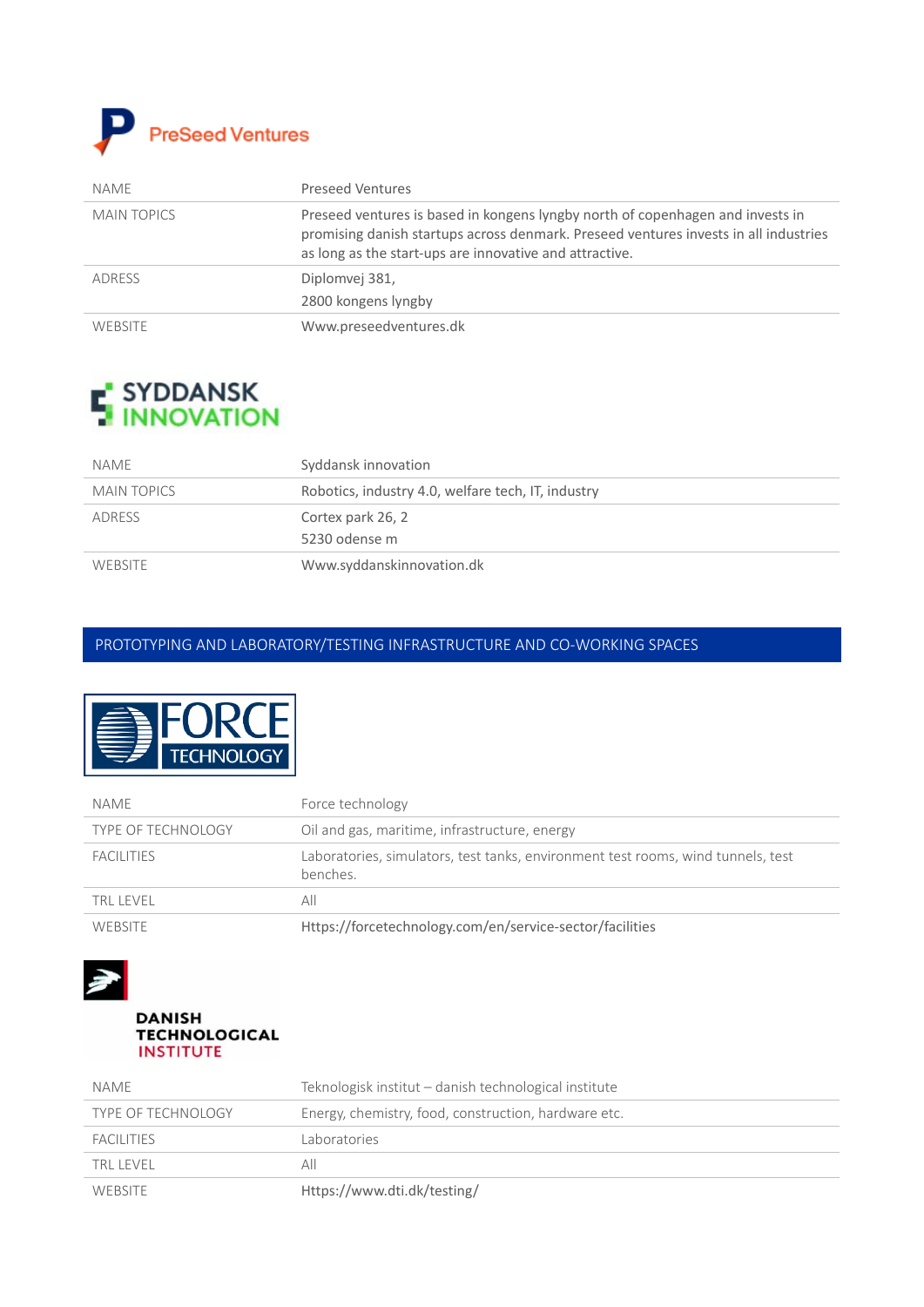| $\blacksquare$            |                                                                     |
|---------------------------|---------------------------------------------------------------------|
| <b>NAME</b>               | Danmarks teknologiske universitet - technical university of denmark |
| <b>TYPE OF TECHNOLOGY</b> | Wind energy                                                         |
| <b>FACILITIES</b>         | Test centres for wind turbines, wind tunnels, laboratories          |
| <b>TRL LEVEL</b>          |                                                                     |
| WEBSITE                   | Https://www.vindenergi.dtu.dk/english/test-centers                  |



| NAME                      | Uas denmark – international test center & cluster (for drone technology)              |
|---------------------------|---------------------------------------------------------------------------------------|
| <b>TYPE OF TECHNOLOGY</b> | Drones                                                                                |
| <b>FACILITIES</b>         | Airspace                                                                              |
| TRI I FVFI                | -                                                                                     |
| WEBSITE                   | Https://www.uasdenmark.dk/uas-denmark-international-test-center-and-drone-<br>cluster |

## LORC

| NAME                      | Lorc                                                                   |
|---------------------------|------------------------------------------------------------------------|
| <b>TYPE OF TECHNOLOGY</b> | Wind energy (nacelles)                                                 |
| <b>FACILITIES</b>         | Nacelle test facilities: function test facility and halt test facility |
| TRI I FVFI                | $\overline{\phantom{a}}$                                               |
| WEBSITE                   | Http://www.lorc.dk/test-facilities                                     |

### polyted Beyond the idea

| NAME                      | Polytech                                              |
|---------------------------|-------------------------------------------------------|
| <b>TYPE OF TECHNOLOGY</b> | Wind energy, offshore, aircraft, automotive and other |
| FACILITIES                | Laboratories, mechanical testing, weathering testing  |
| TRI I FVFI                | $\overline{\phantom{a}}$                              |
| WEBSITE                   | Https://www.poly-tech.dk/test/                        |

#### COMMENTS AND EXPERIENCE

A number of test facilities and laboratories can be found in Denmark; some are specific to certain objects/structures or industries while others span more widely. The ones listed above are some of the test facilities which relates to the blue industries.